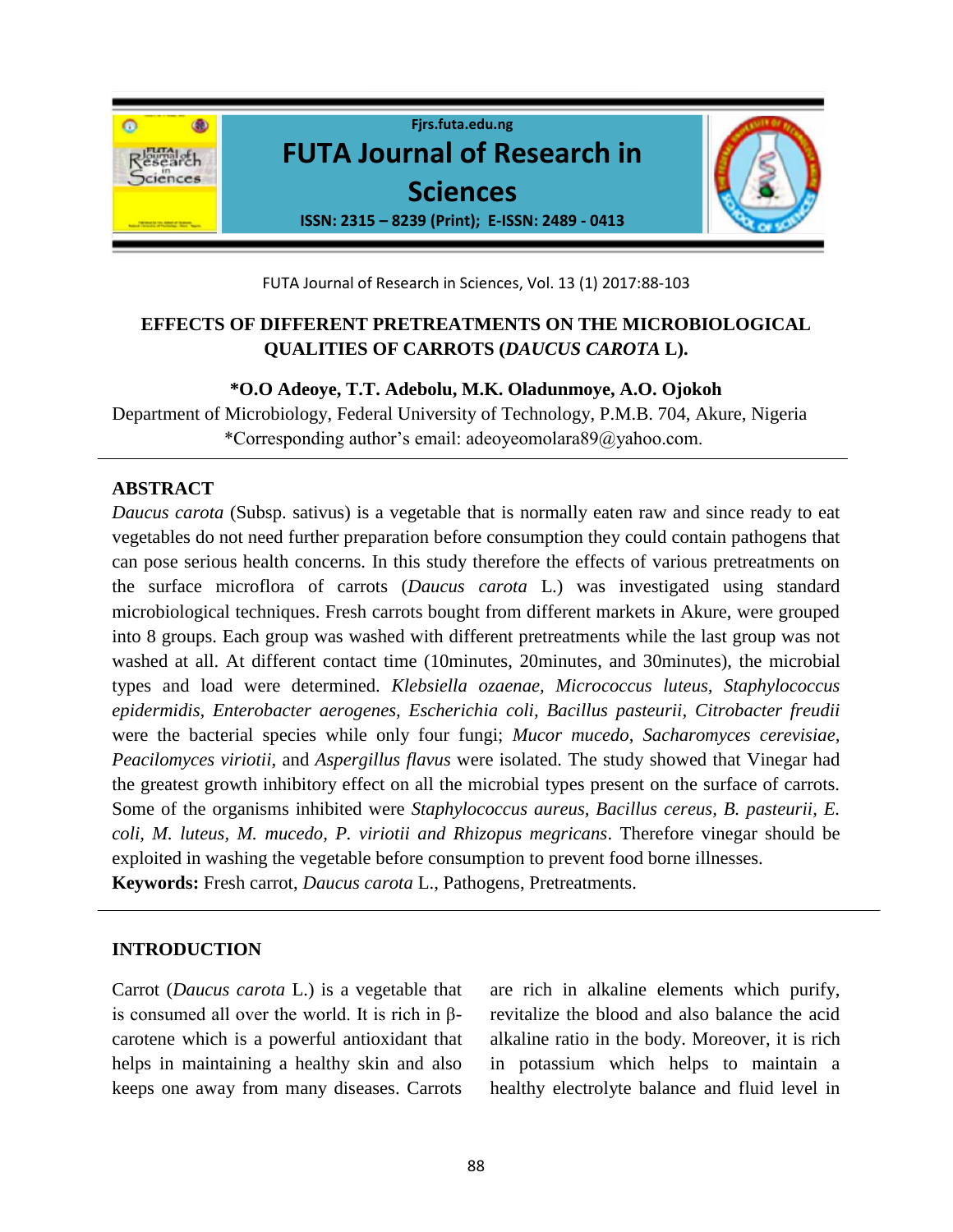the cells of the body and also balance the high levels of sodium associated with hypertension thereby keeping the body's blood pressure under control. It is considered a low – calorie food, high in rich in fibers, providing a great variety of vitamins, minerals and other phytochemicals (Verbeyst *et al.,* 2012). Carrots are rich in falcarinol and facarindiol which have anticancer properties, therefore reducing the risk of various types of cancer (Strube and Lar, 1999).

Carrots like other fresh vegetables can become contaminated by pathogens at any point during pre-harvest or after harvesting, handling, contact with contaminated irrigation water, soil, manure, or fecal matter of wild animals. Therefore, consumption of such contaminated vegetables can cause severe outbreaks of food borne diseases (Maatt *et al.*, 2013) more so that it is normally consumed raw. This study therefore is carried out to investigate the effects of different pretreatments (vinegar, brine, sugar solution, sodium hypochlorite, distilled water and moringa seed aqueous extract) on the microbial qualities of carrots in order to checkmate the consumption of microorganisms laden carrots that may predispose one to food borne illnesses*.*

# **MATERIALS AND METHODS**

## **Sample collection**

**Carrots:** Fresh carrots were purchased from various markets located at different areas of Akure (Oja-Oba, Isinkan, FUTA gate and Shasha), Ondo State, Nigeria. Each sample was kept in different clean polythene bags and labeled appropriately according to the place of purchase and then taken to the Microbiology Research Laboratory at the Federal University of Technology, Akure, Nigeria(FUTA) for analyses.

# **Preparation of different solutions used to rinse the carrots**

**Brine preparation:** This was prepared according to Greger (2015)

**Sugar solution preparation:** The method of Davies (2006) was strictly followed.

**Vinegar:** the vinegar used was a product of Food condiments Nigeria Limited, Ogun state, Nigeria (NAFDAC approved).

**Sodium hypochlorite:** This was prepared according to the method of Rotola (1996).

**Moringa seed aqueous extract:** This was prepared according to the method of Beth (2005) with a slight modification.

**Determination of the microbial quality of carrot after exposure to different pretreatments:** Fresh carrots were grouped into 8 groups. The first group was washed with potable water, second group was washed with sterile distilled water, third group with brine (6%), the fourth group with vinegar (5% acetic acid), fifth group with sodium hypochlorite (0.05%), sixth group with sugar solution (5%), the seventh group with moringa seed aqueous solution (468g per 250ml (w/v)) while the last group was not washed at all. At different contact time (10minutes, 20minutes, and 30minutes), the microbial types and loads were evaluated using standard microbiological methods to know the effect of the pretreatments on the microbial quality. This procedure was repeated for the carrots bought from different markets.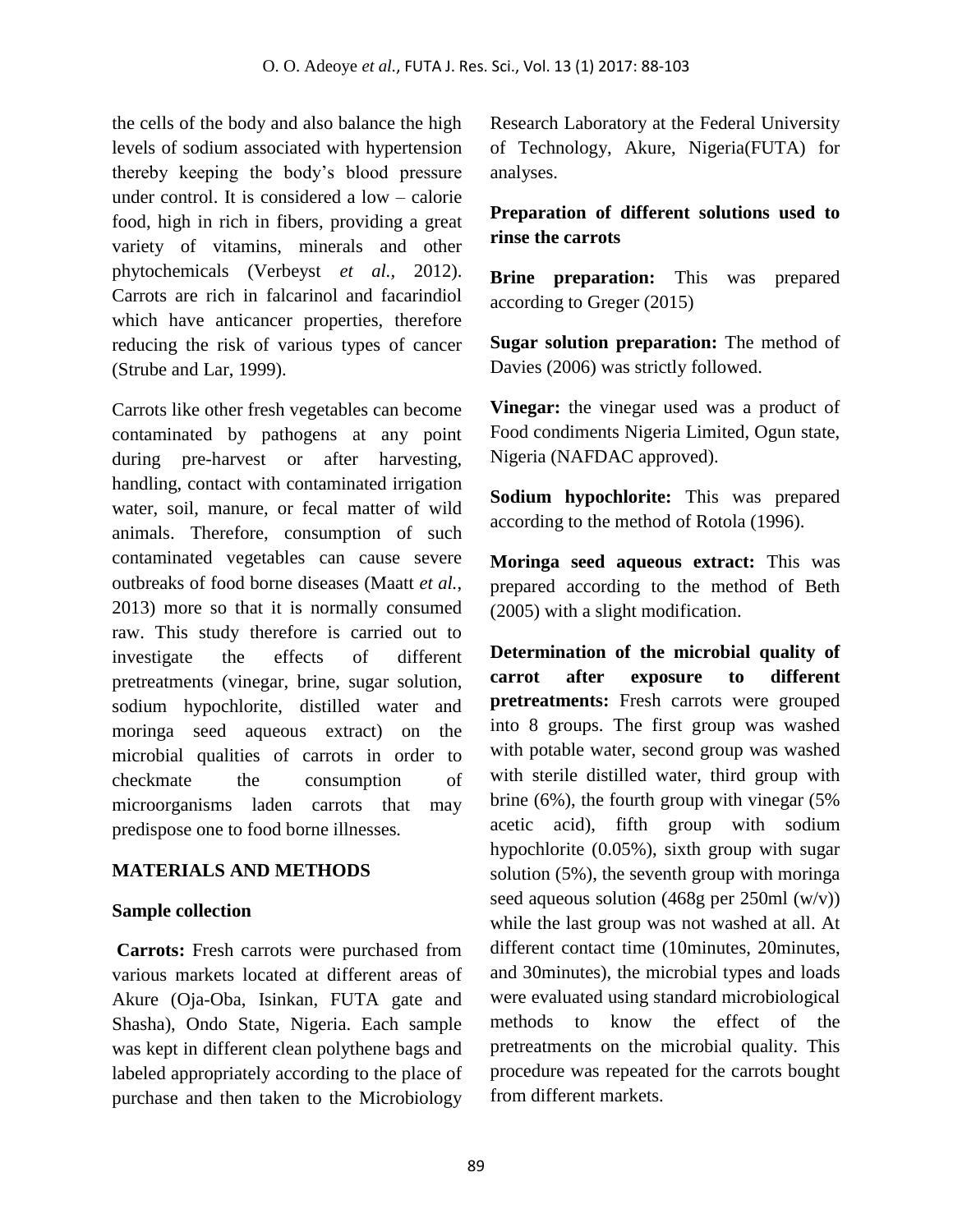**Isolation and identification of microorganisms present on the surface of carrot:** All the microbiological analyses were carried out using standard microbiological methods. Bacteria isolated were identified according to Holt *et al.* (1994) while the fungi isolated were identified according to Samson *et al.* (2010).

### **RESULTS**

# **Effects of different pretreatments on the bacterial load on the surface of carrots**

The different pretreatments used exerted varying degrees of effect on the bacterial load of the carrots bought from different markets that were used in this investigation. Carrots washsed with either water or the different solutions showed a great reduction in the bacterial population as compared with the unwashed carrots (fig. 1). The bacterial load reduced from 1.64 x  $10^6$  cfu/g to 4.5 x  $10^3$  $c f u/g$  for the carrots bought from location A, from 3.9 x  $10^5$  cfu/g to 2.5 x  $10^4$  cfu/g for carrots bought from location B, from 9.1 x  $10^5$ cfu/g to 1.5 x  $10^3$  cfu/g for the ones bought from location C and 3.1 x  $10^5$  cfu/g to 4.0 x  $10<sup>2</sup>$  cfu/g for the ones bought from location D. Carrots purchased from location D had the least bacterial load while the highest load was observed in carrots bought from location A.

**Effects of contact times on the effectiveness of the different pretreatments on the bacterial load on the surface of carrots:** The different pretreatments on carrots used exerted varying degrees of reduction of the bacterial load of carrots on its surface based on contact time (Figs. 2-6). The greatest reduction was observed after 30 minutes for all the pretreatments used while appreciable reduction was observed after 20 minutes.

# **Effects of the different pretreatments on the fungal load on the surface of carrots.**

Carrots washed with either water or the different solutions showed a great reduction in the fungal population as compared with the unwashed carrots (Fig. 1). The fungal load reduced from 5.5 x  $10^2$  sfu/g to 4.0 x  $10^0$  sfu/g for the carrots bought from location A, from 4.5 x  $10^3$  sfu/g to 2.0 x  $10^2$  sfu/g for the carrots bought from location B, 7.2 x  $10^2$  sfu/g to 3.0 x  $10^0$  sfu/g for the carrots bought from location C and from 1.1 x  $10^2$  sfu/g to 2.0 x  $10^0$  sfu/g for the ones bought from location D. Carrot purchased from location D had the least fungal load while carrot purchased from location B had the highest load.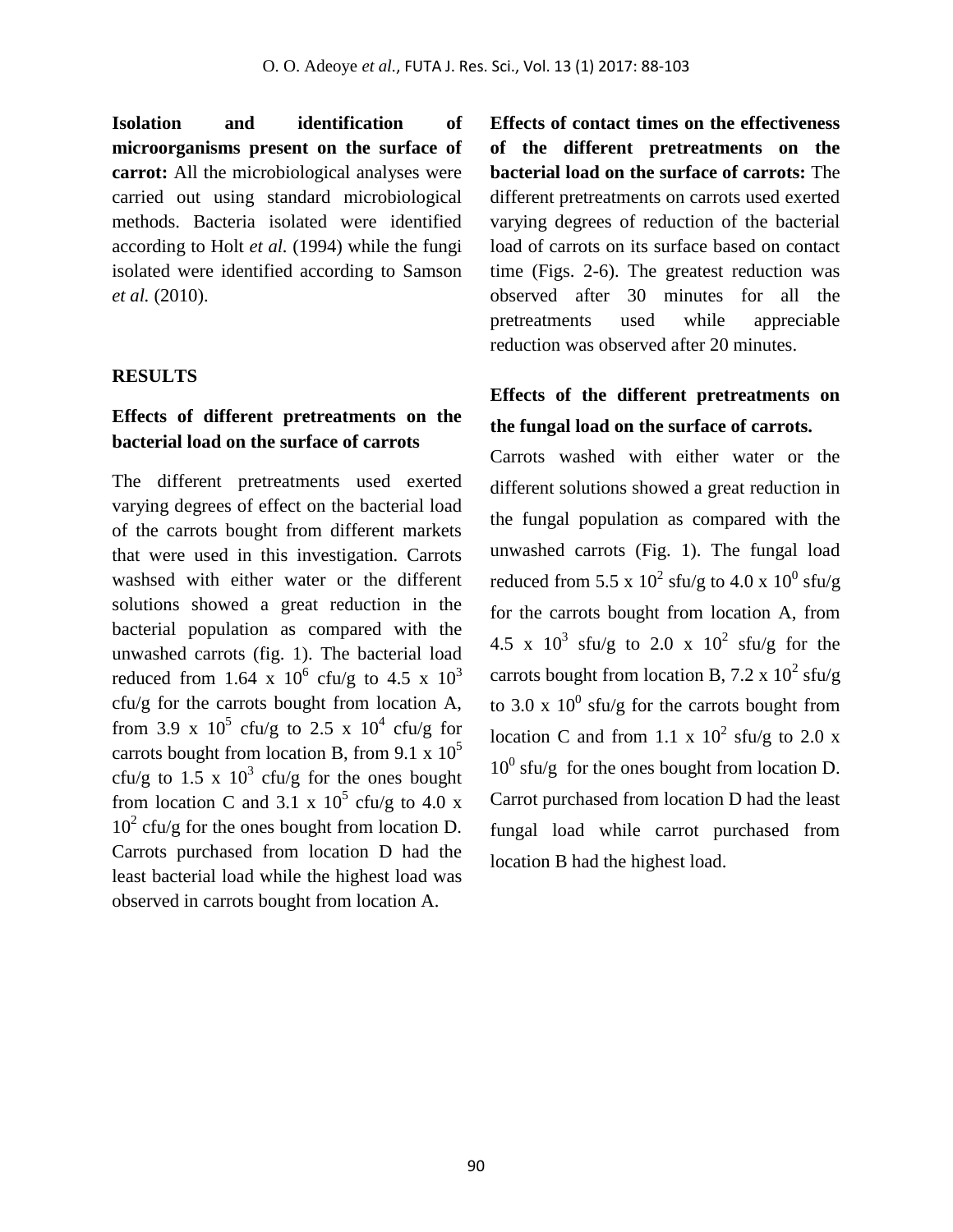

**Figure 1: Effects of different pretreatments on the bacterial load (x10<sup>5</sup> ) on the surface of carrots purchased from selected markets in Akure Ondo State, Nigeria.** 

Key:  $A = Oja-Oba$  market ;  $B = FUTA$  area; $C = Shasha$  market;  $D = Isinkan$  market



**Figure 2: Effects of contact time with brine on the bacterial load (x10<sup>5</sup> ) on the surface of carrots purchased from selected markets in Akure, Ondo State, Nigeria.** 

Key:  $A = Oja-Oba$  market;  $B = FUTA$  area; $C = Shasha$  market; $D = Isinkan$  market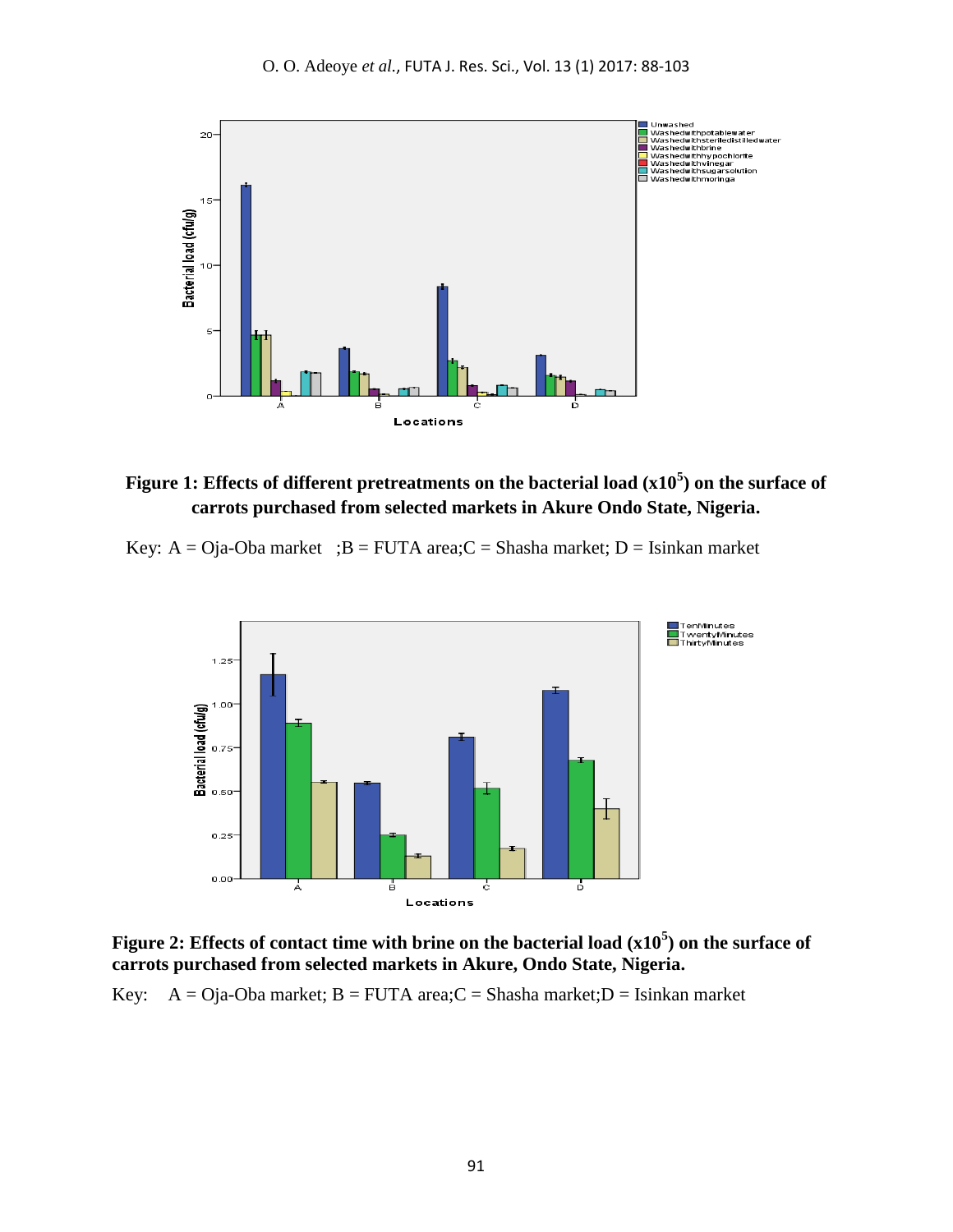

**Figure 3: Effects of contact time with sodium hypochlorite on the bacterial load (x10<sup>5</sup> ) on the surface of carrots purchased from selected markets in Akure, Ondo State, Nigeria.** Key:  $A = Oja-Oba$  market;  $B = FUTA$  area;  $C = Shasha$  market;  $D = Isinkan$  market



**Figure 4: Effects of contact time with vinegar on the bacterial load (x10<sup>5</sup> ) on the surface of carrots purchased in selected markets in Akure, Ondo State, Nigeria.**

**Key:**  $A = O$ ja-Oba market;  $B = FUTA$  area;  $C = Shasha$  marke;  $D = Isinkan$  market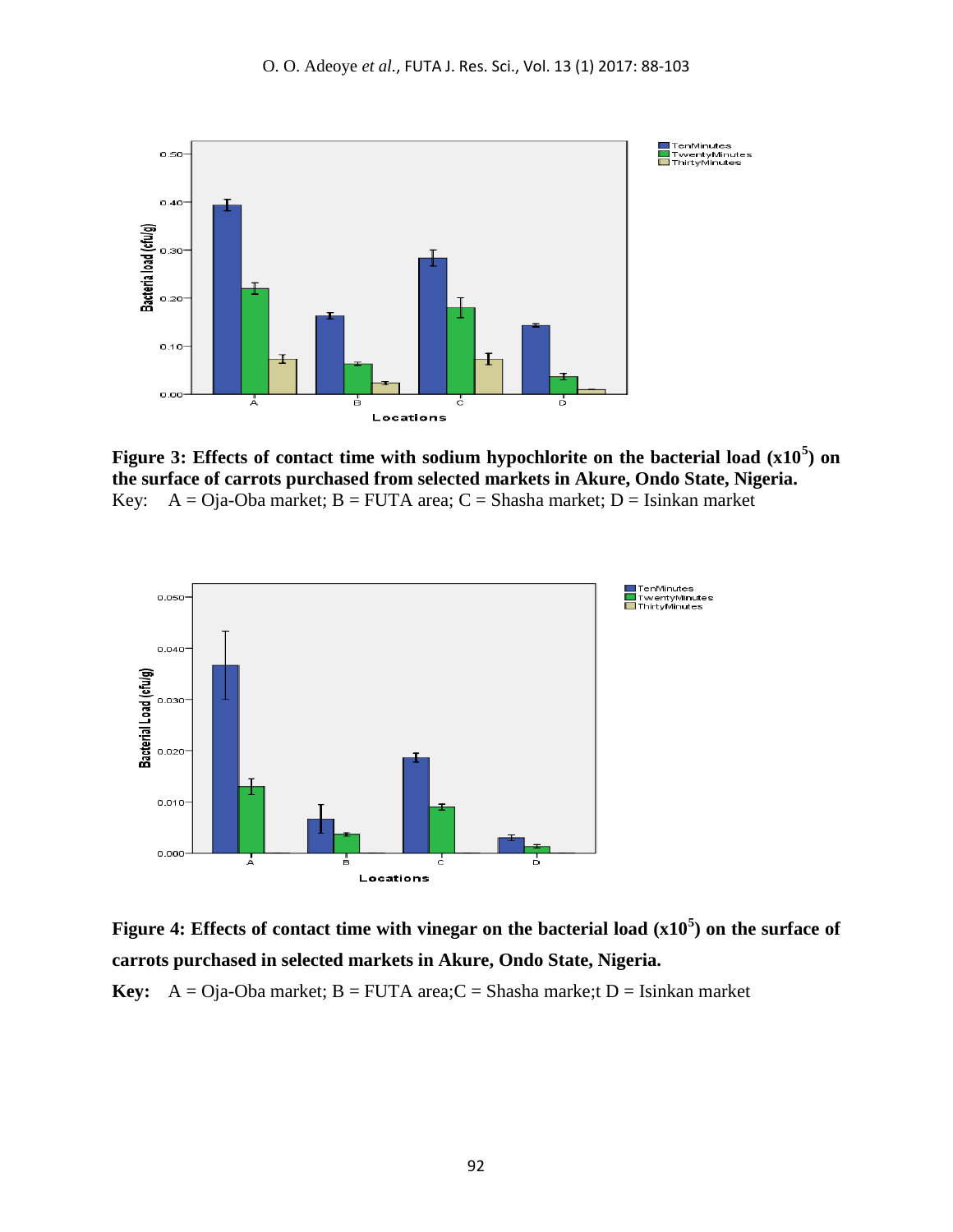

# **Figure 5: Effects of contact time with sugar solution on the bacterial load (x10<sup>5</sup> ) on the surface of carrots purchased in selected markets in Akure, Ondo State, Nigeria.**

Key:  $A = Oja-Oba$  market;  $B = FUTA$  area;  $C = Shasha$  market;  $D = Isinkan$  market



# **Figure 6: Effects of contact time with moringa on the bacterial load (x10<sup>5</sup> ) on the surface of carrots purchased in selected markets in Akure, Ondo State, Nigeria.**

Key:  $A = O$ ja-Oba market; $B = FUTA$  area;  $C = Shasha$  market;  $D = Isinkan$  market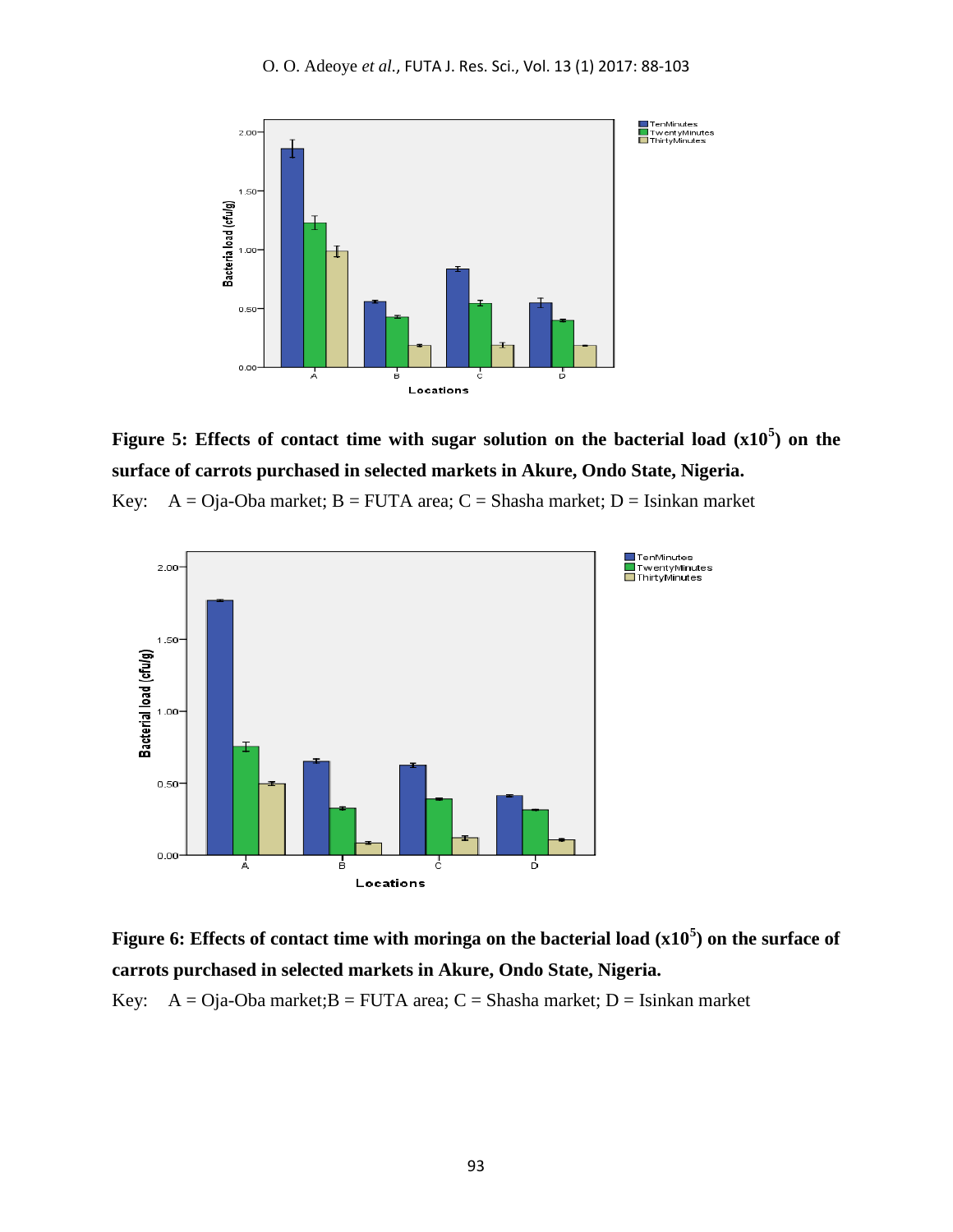**Effects of contact times on the effectiveness of the different pretreatments on the fungal load on the surface of carrots:** The different pretreatments on carrots used exerted varying degrees of reduction of the fungal load of carrots on its surface based on contact time (Figs. 8-12). The greatest reduction was observed after 30 minutes for all the pretreatments used while appreciable reduction was observed after 20 minutes.

**Effects of different pretreatments on the microbial types on the surface of** *carrots***:**  Seven different types of bacterial species were isolated from the carrot samples that were not washsed at all. These are: *Klebsiella ozaenae, Micrococcus luteus, Staphylococcus epidermidis, Enterobacter aerogenes, Escherichia coli, Bacillus pasteurii, Citrobacter freudii* while four fungi; *Mucor mucedo, Sacharomyces cerevisiae, Peacilomyces viriotii, Aspergillus flavus* were isolated. The types of microorganisms isolated however gradually reduced after 30 minutes contact time with the different pretreatments and in some cases, for example, for the ones washed with vinegar, no microbial growth was observed (Table 1). Similar trends were also observed in Tables 2 to 4.



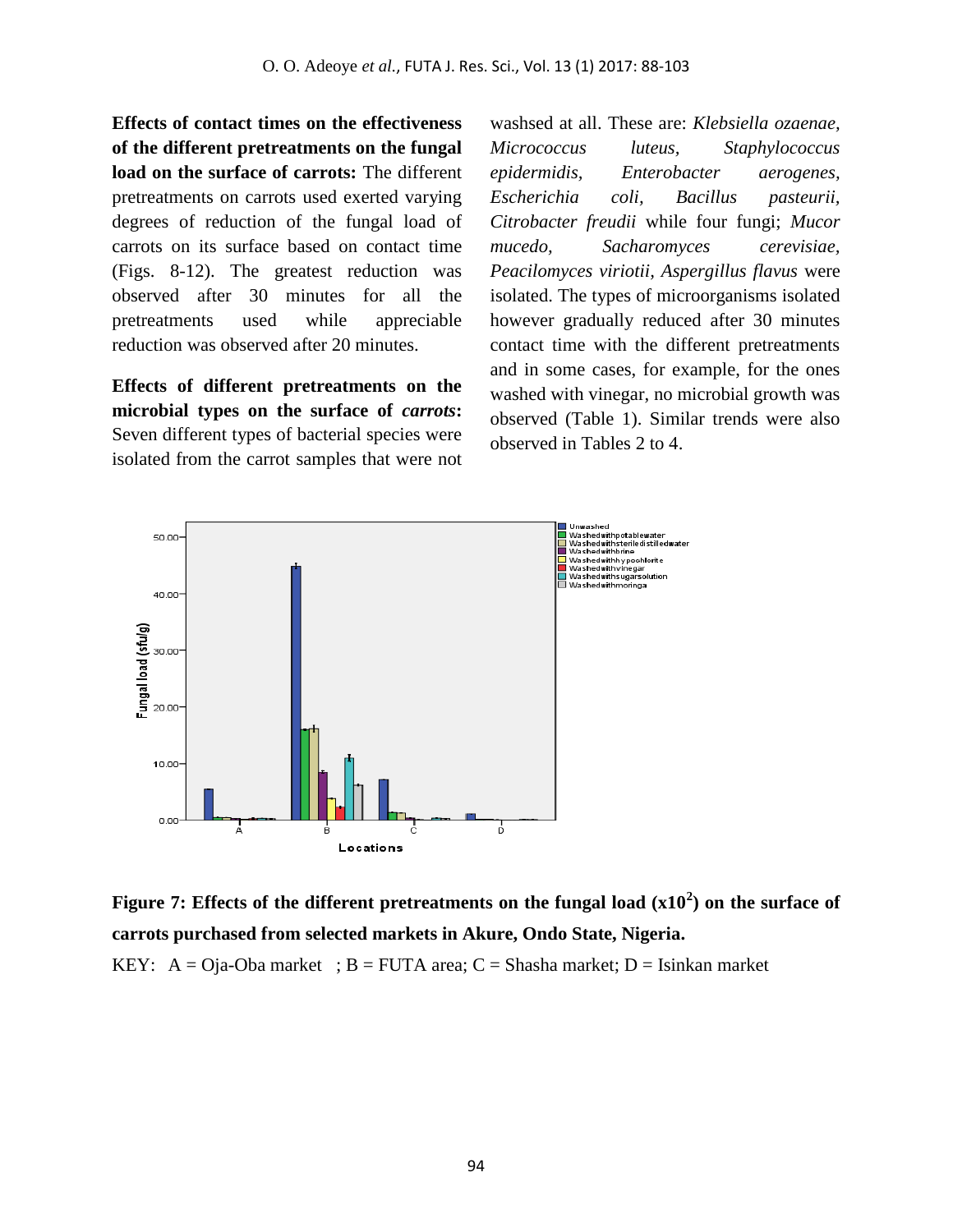

**Figure 8: Effects of contact time with brine on the fungal load (x10<sup>2</sup> ) on the surface of carrots purchased in selected markets in Akure, Ondo State, Nigeria.**

Key:  $A = O$ ja-Oba market ; B = FUTA area; C = Shasha market; D = Isinkan market



**Figure 9: Effects of contact time with sodium hypochlorite on the fungal load (x10<sup>2</sup> ) on the surface of carrots purchased in selected markets in Akure, Ondo State, Nigeria.** Key:  $A = Oja-Oba$  market;  $B = FUTA$  area;  $C = Shasha$  market;  $D = Isinkan$  market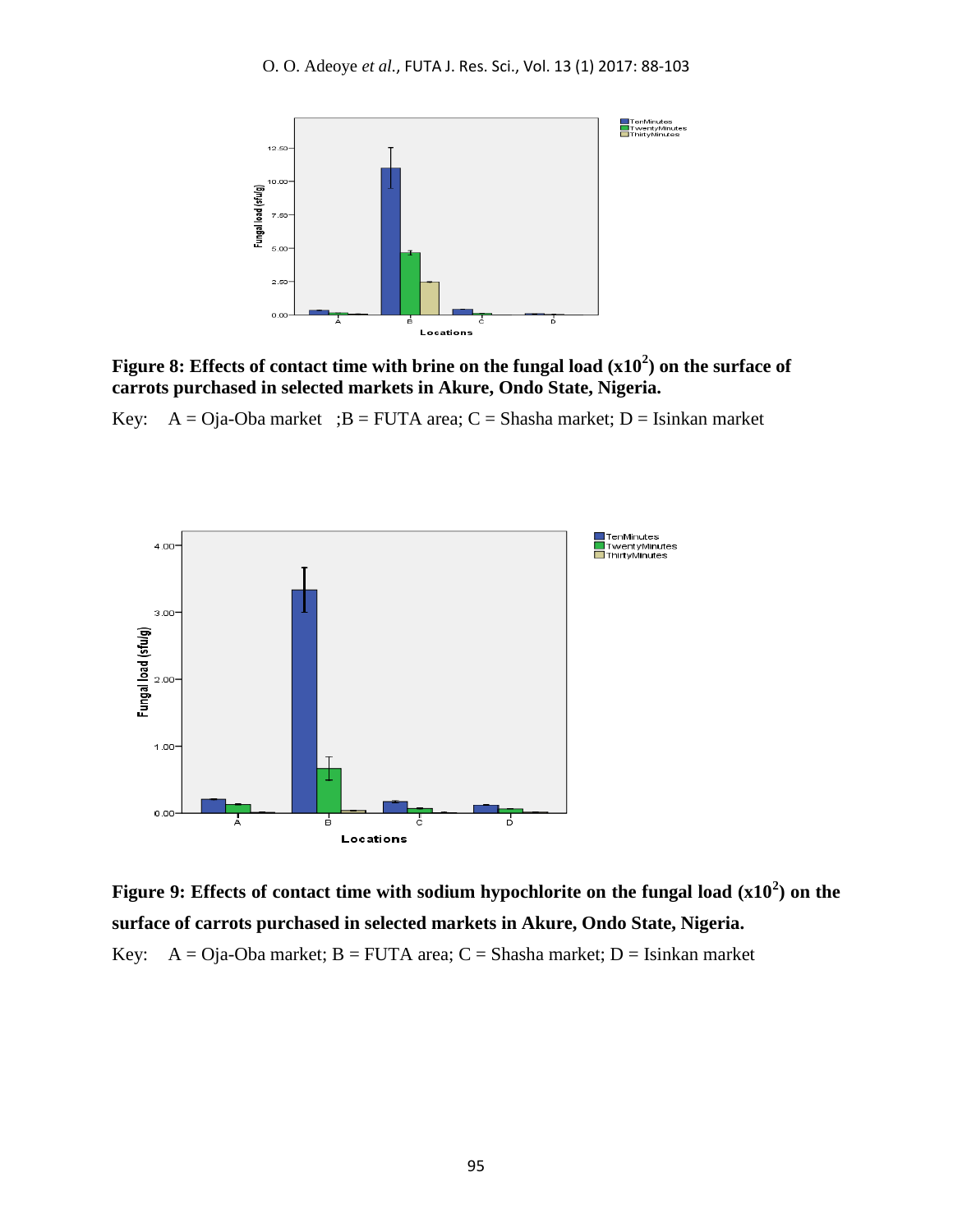

**Figure 10: Effects of contact time with vinegar on the fungal load (x10<sup>2</sup> ) on the surface of carrots purchased in selected markets in Akure, Ondo State, Nigeria.** Key:  $\overline{A} = O$ ja-Oba market; $B = FUTA$  area;  $C = Shasha$  market;  $D = Isinkan$  market



**Figure 11: Effects of contact time with sugar solution on the fungal load (x10<sup>2</sup> ) on the surface of carrots purchased in selected markets in Akure, Ondo State, Nigeria.**

Key:  $A = O$ ja-Oba market ; B = FUTA area; C = Shasha market; D = Isinkan market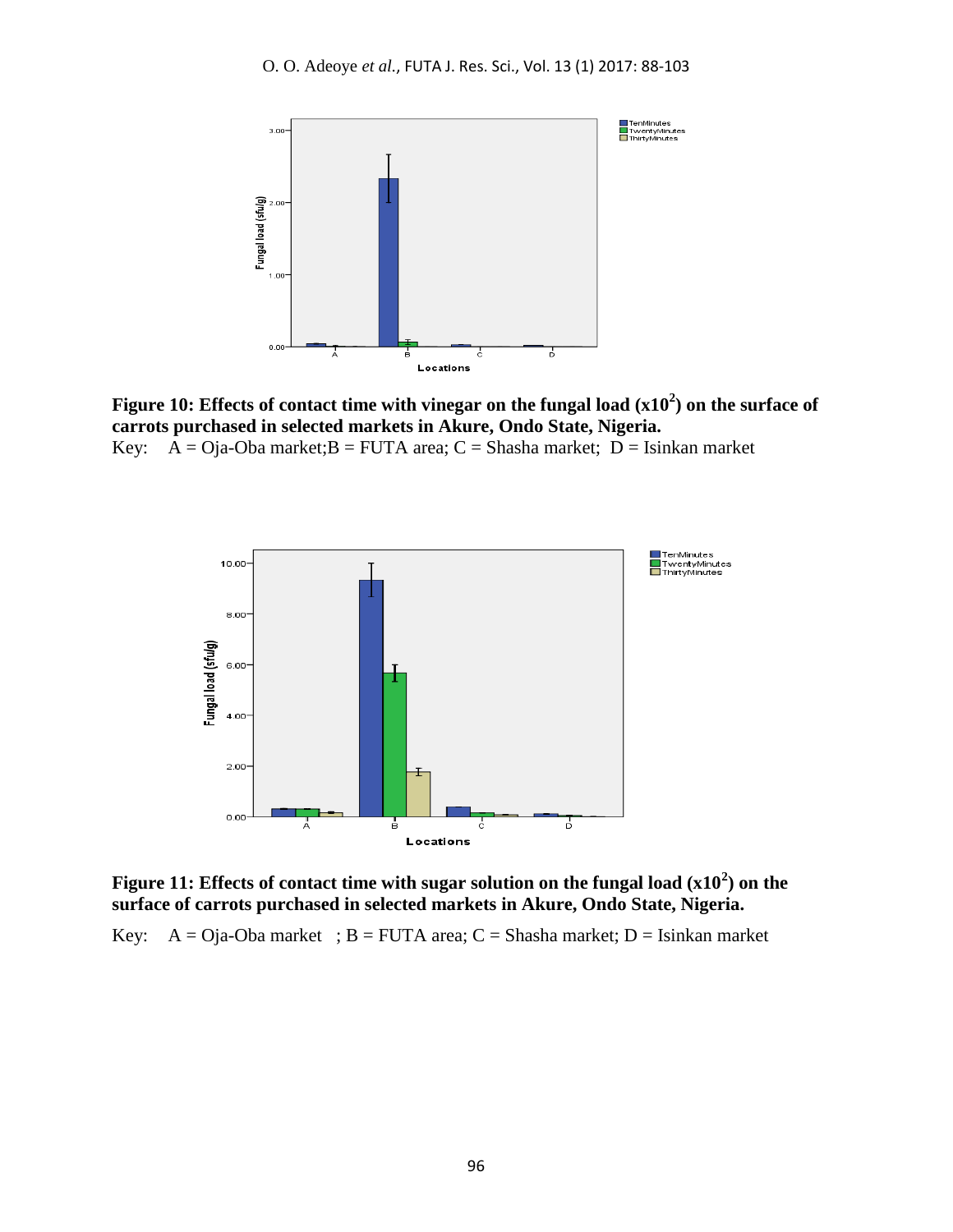

**Figure 12: Effects of contact time with moringa on the fungal load (x10<sup>2</sup> ) on the surface of carrots purchased in selected markets in Akure, Ondo State, Nigeria.**

Key:  $A = Oja-Oba$  market ;  $B = FUTA$  area;  $C = Shasha$  market;  $D = Isinkan$  market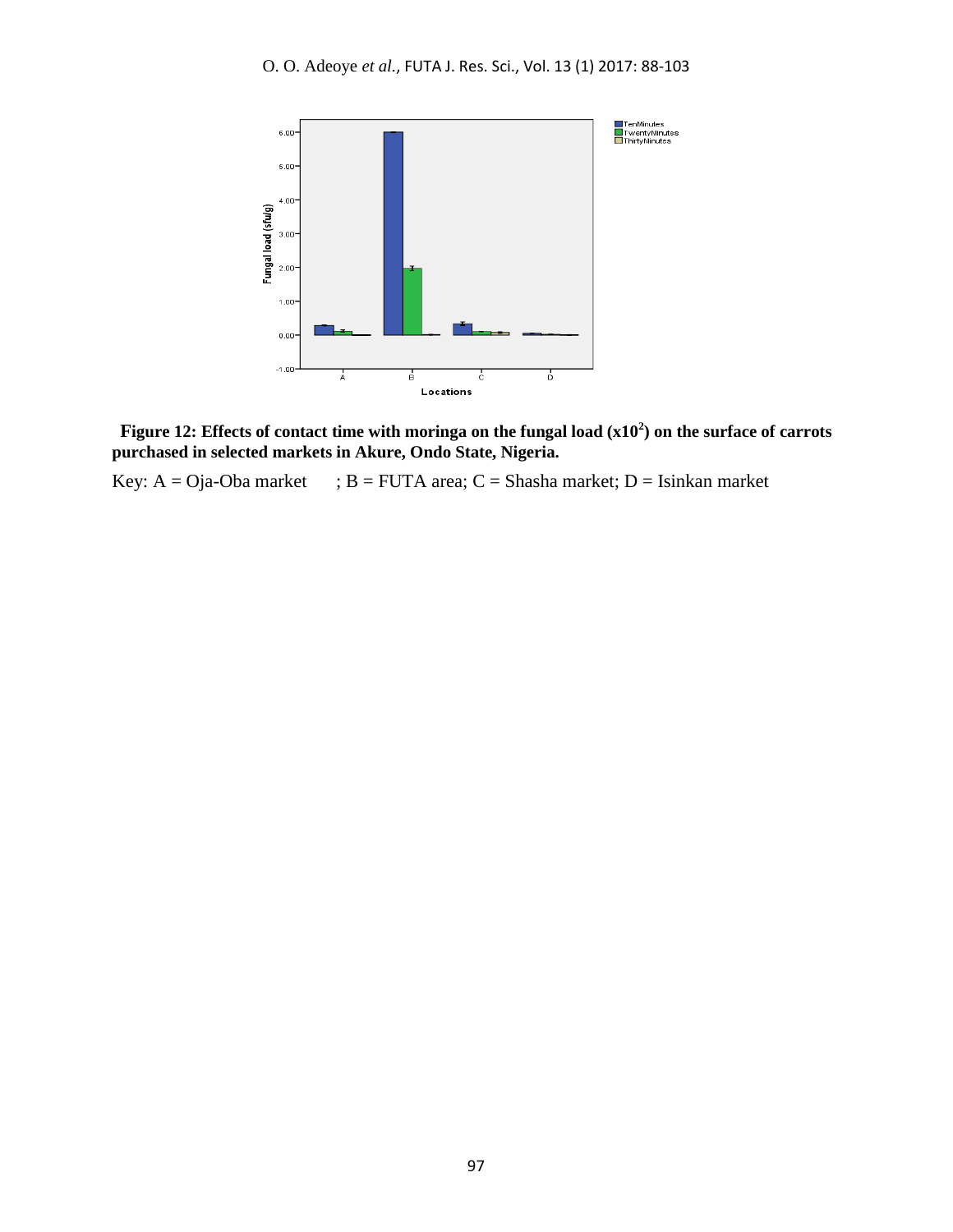| <b>TYPES OF</b><br><b>MICROORGANISMS</b><br>(BACTERIA/FUNGI) | <b>UNRINSED</b><br>(CONTROL)                                                                                                                                                                     | <b>RINSED WITH</b><br><b>POTABLE</b><br><b>WATER</b>                                                                                                  | <b>RINSED WITH</b><br>VINEGAR (5%) | <b>RINSED WITH</b><br><b>BRINE</b> (6%)           | <b>RINSED WITH</b><br><b>SODIUM</b><br><b>HYPOCHLORITE</b><br>$(0.05\%)$ | <b>RINSED WITH</b><br><b>SUGAR</b><br><b>SOLUTION</b><br>(5%) | <b>RINSED WITH</b><br><b>MORINGA</b><br><b>AOUEOUS</b><br><b>EXTRACT</b><br>(468G/250ML) |
|--------------------------------------------------------------|--------------------------------------------------------------------------------------------------------------------------------------------------------------------------------------------------|-------------------------------------------------------------------------------------------------------------------------------------------------------|------------------------------------|---------------------------------------------------|--------------------------------------------------------------------------|---------------------------------------------------------------|------------------------------------------------------------------------------------------|
| <b>BACTERIA</b>                                              | Klebsiella<br>ozaenae,<br>Micrococcus<br>luteus,<br>Staphylococcus<br>epidermidis,<br>Enterobacter<br>aerogenes,<br>Escherichia<br>coli,<br><b>Bacillus</b><br>pasteurii<br>Citrobacter freudii. | Staphylococcus<br>epidermidis.<br><i>Micrococcus</i><br>luteus,<br>Enterobacter<br>aerogenes,<br>Bacillus pasteurii<br>Citrobacter<br><i>freudii.</i> | Nil                                | Staphylococcus<br>aureus, Citrobacter<br>freudii. | Bacillus pasteurii                                                       | <b>Bacillus</b><br>pasteurii,<br>Citrobacter<br>freudii.      | Bacillus pasteurii                                                                       |
| <b>FUNGI</b>                                                 | <b>Mucor</b><br>mucedo,<br>Sacharomyces<br>cerevisiae,<br>Peacilomyces<br>Aspergillus<br><i>viriotii</i> ,<br>flavus.                                                                            | Sacharomyces<br>cerevisiae,<br>Peacilomyces<br>viriotii,<br>Mucor<br>mucedo.                                                                          | Nil                                | Aspergillius flavus.                              | Nil                                                                      | Aspergillius<br>flavus.                                       | Nil                                                                                      |

### **Table 1: Effects of different pretreatments on the microbial types on the surface of carrots purchased from Oja-Oba market at 30 minutes contact time.**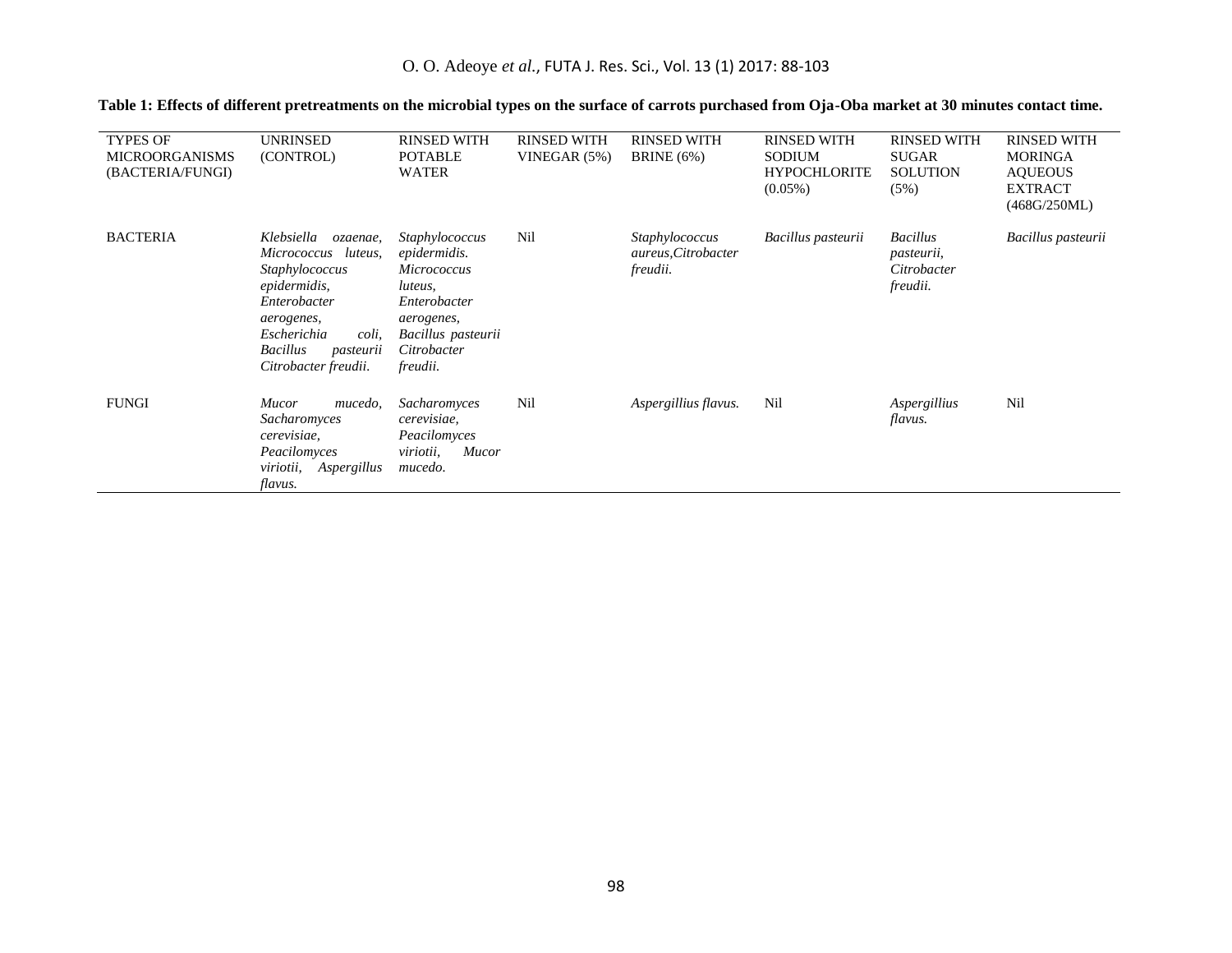| <b>TYPES OF</b><br><b>MICROORGANISMS</b><br>(BACTERIA/FUNGI) | UNRINSED<br>(CONTROL)                                                                                                                                                    | <b>RINSED WITH</b><br><b>POTABLE</b><br><b>WATER</b>                                                  | <b>RINSED</b><br><b>WITH</b><br><b>VINEGAR</b><br>(5%) | <b>RINSED WITH</b><br><b>BRINE</b> (6%)                                   | <b>RINSED WITH</b><br><b>SODIUM</b><br><b>HYPOCHLORITE</b><br>$(0.05\%)$ | <b>RINSED WITH</b><br><b>SUGAR</b><br>SOLUTION (5%) | <b>RINSED WITH</b><br><b>MORINGA</b><br><b>AOUEOUS</b><br><b>EXTRACT</b><br>(468G/250ML) |
|--------------------------------------------------------------|--------------------------------------------------------------------------------------------------------------------------------------------------------------------------|-------------------------------------------------------------------------------------------------------|--------------------------------------------------------|---------------------------------------------------------------------------|--------------------------------------------------------------------------|-----------------------------------------------------|------------------------------------------------------------------------------------------|
| <b>BACTERIA</b>                                              | Klebsiella ozaenae.<br>Micro-coccus<br><i>luteus</i> ,<br>Staphylococcus<br>aureus,<br>Enterobacter<br>aerogenes,<br>Staphylococcus<br>epidermidis,<br>Escherichia coli. | Staphylococcus<br>aureus,<br><i>Streptobacillus</i><br>moniliforms,<br>Staphylococcus<br>epidermidis. | <b>NIL</b>                                             | Staphylococcus<br>Klebsiella<br>aureus,<br>ozaenae<br>Micrococcus luteus. | Klebsiella ozaenae                                                       | Staphylococcus<br>aureus,<br>Micrococcus luteus.    | <i>Staphylococcus</i><br>aureus.                                                         |
| <b>FUNGI</b>                                                 | Mucor<br>mucedo,<br>Sacharomyces<br>cerevisiae, Rhizopus<br>megricans                                                                                                    | <i>Mucor</i><br>mucedo,<br>Sacharomyces<br>cerevisiae, Rhizopus<br>megricans                          | <b>NIL</b>                                             | Sachraromyces<br>cerevisiae                                               | Sachraromyces<br>cerevisiae                                              | Sachraromyces<br>cerevisiae.<br>Mucor<br>mucedo     | Sachraromyces<br>cerevisiae.                                                             |

### **Table 2: Effects of different pretreatments on the microbial types on the surface of carrots purchased from FUTA area at 30 minutes contact time.**

#### **Table 3: Effects of different pretreatments on the microbial types on the surface of carrots purchased from Shasha market at 30 minutes contact time.**

| <b>TYPES OF</b><br><b>MICROORGANISMS</b><br>(BACTERIA/FUNGI) | <b>UNRINSED</b><br>(CONTROL)                                                                                                                    | <b>RINSED WITH</b><br><b>POTABLE</b><br><b>WATER</b>                          | <b>RINSED</b><br><b>WITH</b><br><b>VINEGAR</b><br>(5%) | <b>RINSED WITH</b><br><b>BRINE</b> (6%)         | <b>RINSED WITH</b><br><b>SODIUM</b><br><b>HYPOCHLORITE</b><br>$(0.05\%)$ | <b>RINSED WITH</b><br><b>SUGAR</b><br>SOLUTION (5%)                   | <b>RINSED WITH</b><br><b>MORINGA</b><br><b>AOUEOUS</b><br><b>EXTRACT</b><br>(468G/250ML) |
|--------------------------------------------------------------|-------------------------------------------------------------------------------------------------------------------------------------------------|-------------------------------------------------------------------------------|--------------------------------------------------------|-------------------------------------------------|--------------------------------------------------------------------------|-----------------------------------------------------------------------|------------------------------------------------------------------------------------------|
| <b>BACTERIA</b>                                              | <b>Bacillus</b><br>subtilis.<br><b>Bacillus</b><br>cereus.<br>Staphylococcus<br>epidermidis,<br>Aerobacter<br>aerogenes,<br>Micrococcus luteus. | <i>mirabilis.</i><br>Proteus<br>Aerobacter<br>aerogenes Bacillus<br>subtilis. | Nil                                                    | Staphylococcus<br>aureus,<br>Micrococcus luteus | Nil                                                                      | Staphylococcus<br>aureus,<br>Micrococcus luteus.<br>Klebsiella ozanae | Staphylococcus<br>aureus, Aerobacter<br>aerogenes                                        |
| <b>FUNGI</b>                                                 | Sacharomyces<br>cerevisiae,<br>Peacilomyces<br>viriotii, Penicillium<br><i>italicum.</i>                                                        | Sacharomyces<br>cerevisiae,<br>Peacilomyces sp,                               | Nil                                                    | Sachraromyces<br>cerevisiae                     | Sachraromyces<br>cerevisiae                                              | Sachraromyces<br>cerevisiae,<br>Pleurothecium<br>recurvatum.          | Nil                                                                                      |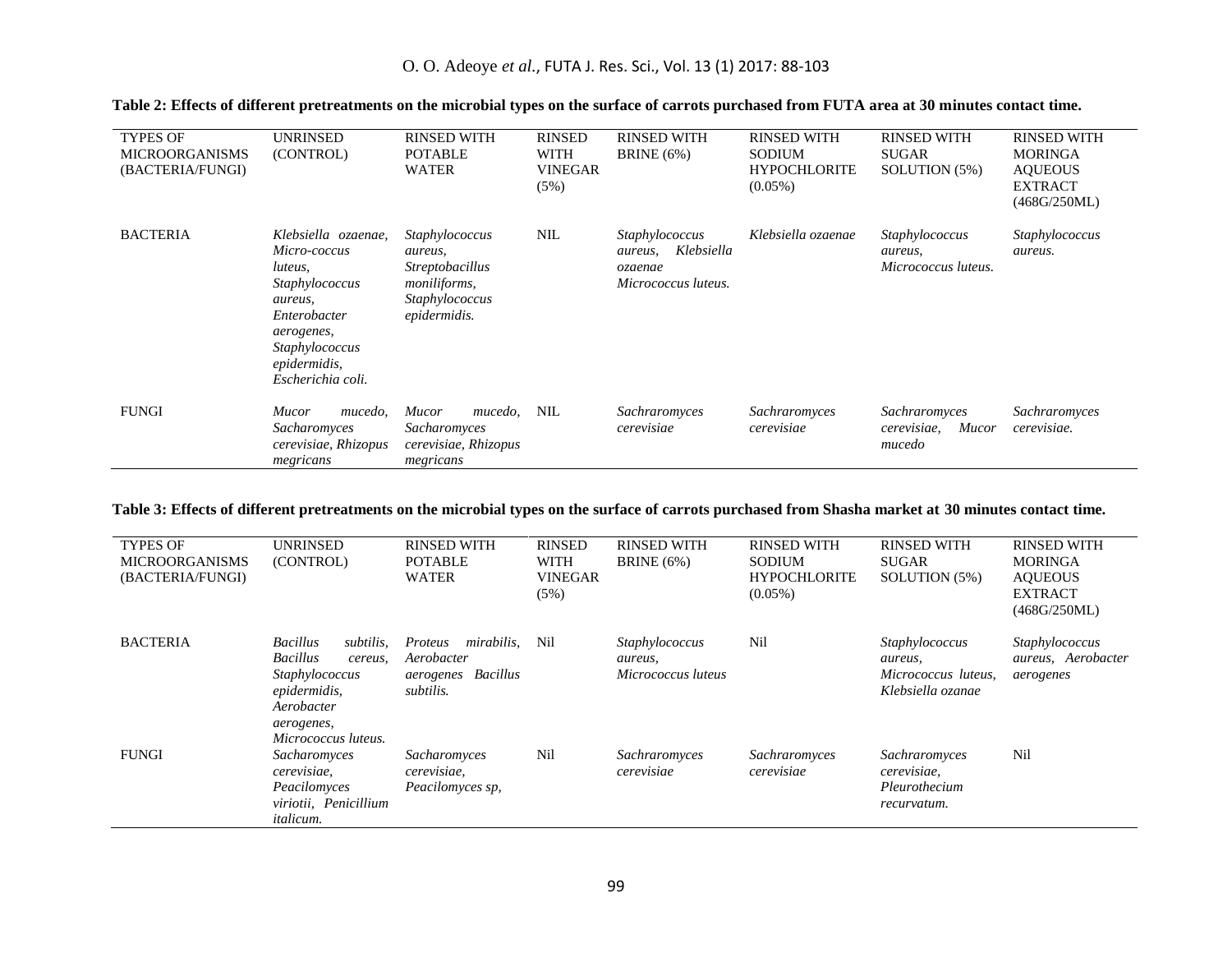| <b>TYPES OF</b><br><b>MICROORGANISMS</b><br>(BACTERIA/FUNGI) | UNRINSED<br>(CONTROL)                                                                                                             | <b>RINSED WITH</b><br><b>POTABLE</b><br><b>WATER</b>                                 | <b>RINSED</b><br><b>WITH</b><br><b>VINEGAR</b><br>(5%) | <b>RINSED WITH</b><br><b>BRINE</b> (6%)             | <b>RINSED WITH</b><br><b>SODIUM</b><br><b>HYPOCHLORITE</b><br>$(0.05\%)$ | <b>RINSED WITH</b><br><b>SUGAR</b><br>SOLUTION (5%) | <b>RINSED WITH</b><br><b>MORINGA</b><br><b>AOUEOUS</b><br><b>EXTRACT</b><br>(468G/250ML) |
|--------------------------------------------------------------|-----------------------------------------------------------------------------------------------------------------------------------|--------------------------------------------------------------------------------------|--------------------------------------------------------|-----------------------------------------------------|--------------------------------------------------------------------------|-----------------------------------------------------|------------------------------------------------------------------------------------------|
| <b>BACTERIA</b>                                              | Micrococcus luteus,<br>Staphylococcus<br>Proteus<br>aureus,<br>mirabilis,<br>Staphylococcus<br>epidermidis,<br>Bacillus subtilis. | Staphylococcus<br>Proteus<br>aureus,<br>mirabilis,<br>Staphylococcus<br>epidermidis. | Nil                                                    | Staphylococcus<br>aureus.                           | Nil                                                                      | Staphylococcus<br>aureus,<br>Micrococcus luteus.    | Bacillus subtilis.                                                                       |
| <b>FUNGI</b>                                                 | Sacharomyces<br>cerevisiae,<br>Aspergillus<br>nidulans.<br>Pleurothecium<br>recurvatum.                                           | Aspergillus<br>nidulans,<br>Pleurothecium<br>recurvatum.                             | <b>NIL</b>                                             | Sachraromyces<br>cerevisiae, Rhizopus<br>megricans. | Nil                                                                      | Sachraromyces<br>cerevisiae, Rhizopus<br>megricans. | Nil                                                                                      |

### **Table 4: Effects of different pretreatments on the microbial types on the surface of carrots purchased from Isinkan market at 30 minutes contact time.**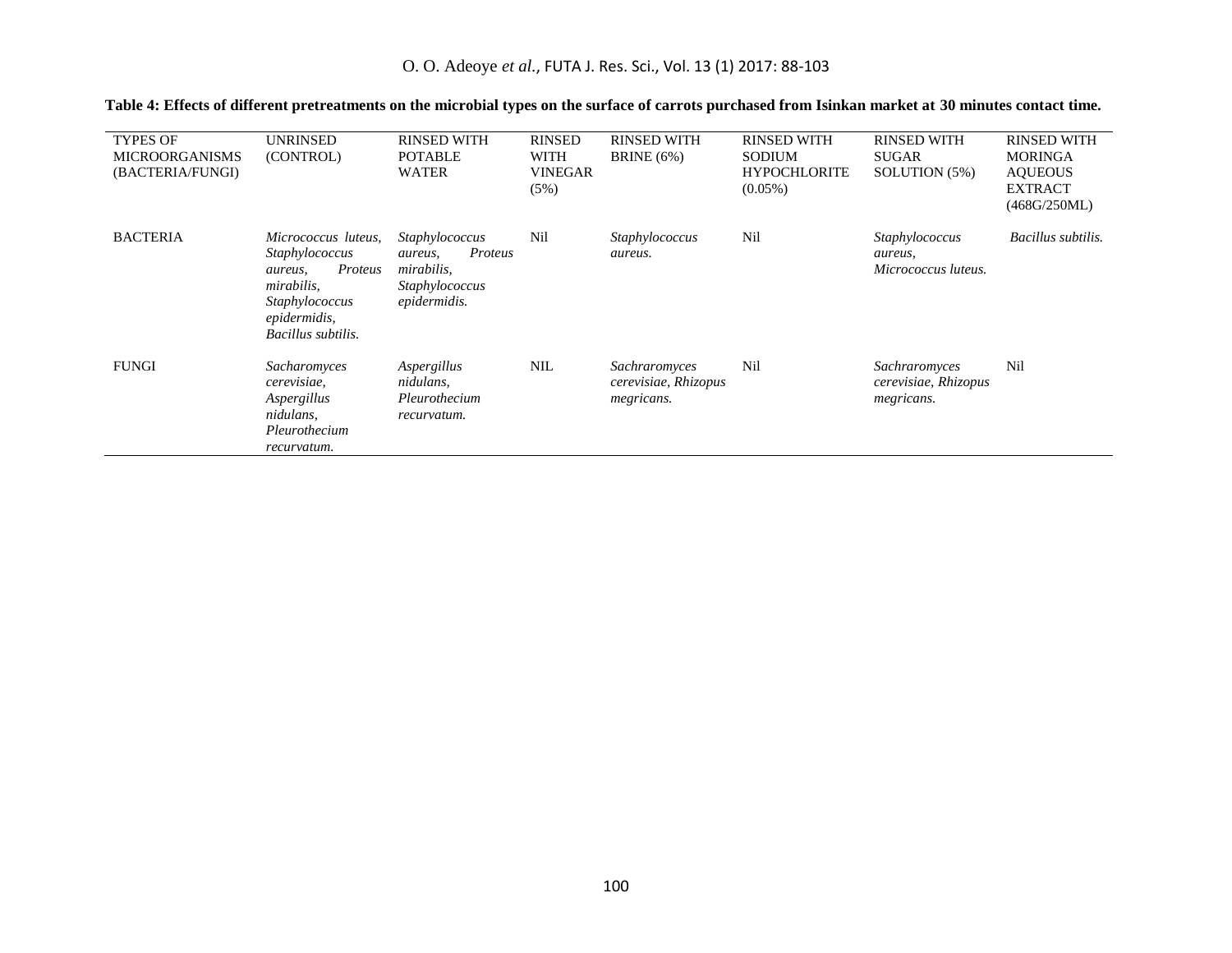### **DISCUSSION**

In this study, the effect of different pretreatments on the microflora of carrot was investigated. The high microbial load found on unwashed carrot can be as a result of the fact that carrot is a root vegetable and therefore can easily be contaminated on the field during application of fertilizer, irrigation water, manure or faecal matter of wild animals (Jorge *et al*., 2015). Carrots can also become carrier of different bacterial species and or their toxins due to processing and storing errors (Kimberly, 2015). High fungal load on carrots purchased in FUTA area can be as a result of storing error or nearness to the main road where dust is raised from time to time by moving vehicles. Some of the microorganisms isolated in this investigation (*Staphylococcus aureus, Escherichia coli, B. cereus, Aspergillus flavus*) are known to be pathogenic. For example, *E. coli* is known to cause gastroenteritis, a food borne infection (Madappa, 2016). Bacterial like *B. cereus and S. aureus* can cause significant food-borne illness (Ahmad, 2016) while *A. flavus* can also lead to food poisoning (Machida and Gomi, 2010). Washing with potable water was observed to remove some of these microorganisms while vinegar was able to totally eliminate the microflora found on some carrots after contact time of 30minutes. The contact time played a major role in the inhibition of the microflora found on carrot. The microbial load reduced as the contact time increased this agrees with the findings of Adebolu and Ifesan (2001). Vinegar exerted the highest effect in reducing the microbial flora of carrots followed by sodium hypochlorite then followed by moringa seed aqueous extract and then the other

pretreatments. The inhibition mediated by moringa agrees with the findings of Priadarshini *et al*. (2013) who worked on petroleum ether leaf extract of *Moringa oleifera* which showed maximum inhibition on the growth of *E. coli, B. subtilis, P. aeruginosa* and *Proteus vulgaris.*

### **CONCLUSION**

Since some of the microflora found on unwashed carrots are pathogenic and pose serious health problem, it is advisable to always wash carrot with potable water prior to consumption. For best result however, vinegar should be used to wash carrot and a contact time of 30 minutes should be allowed before consumption. However in order to reduce the consumption of chemicals like vinegar and sodium hypochlorite which may have adverse effect due to overdose or long time ingestion, for example, hypokalemia, osteoporosis or cause tooth decay (Hill *et al.,* 2005), carrots pretreated with this chemicals therefore should be rinsed again with potable water before consumption. However to be on the safe side, moringa seed aqueous extract which is a natural product with no obvious side effect can be used instead since it has the potentials of reducing and also eliminating pathogens on carrots as observed in this study.

### **REFERENCES**

### **Adebolu, T.T. and Ifesan B.O.** (2001).

Bacteriological Quality of Vegetables Used in Salads. *Nigeria Journal of Microbiology* vol 15(1):81-85.

**Ahmad, K.** (2016). Contamination of Soil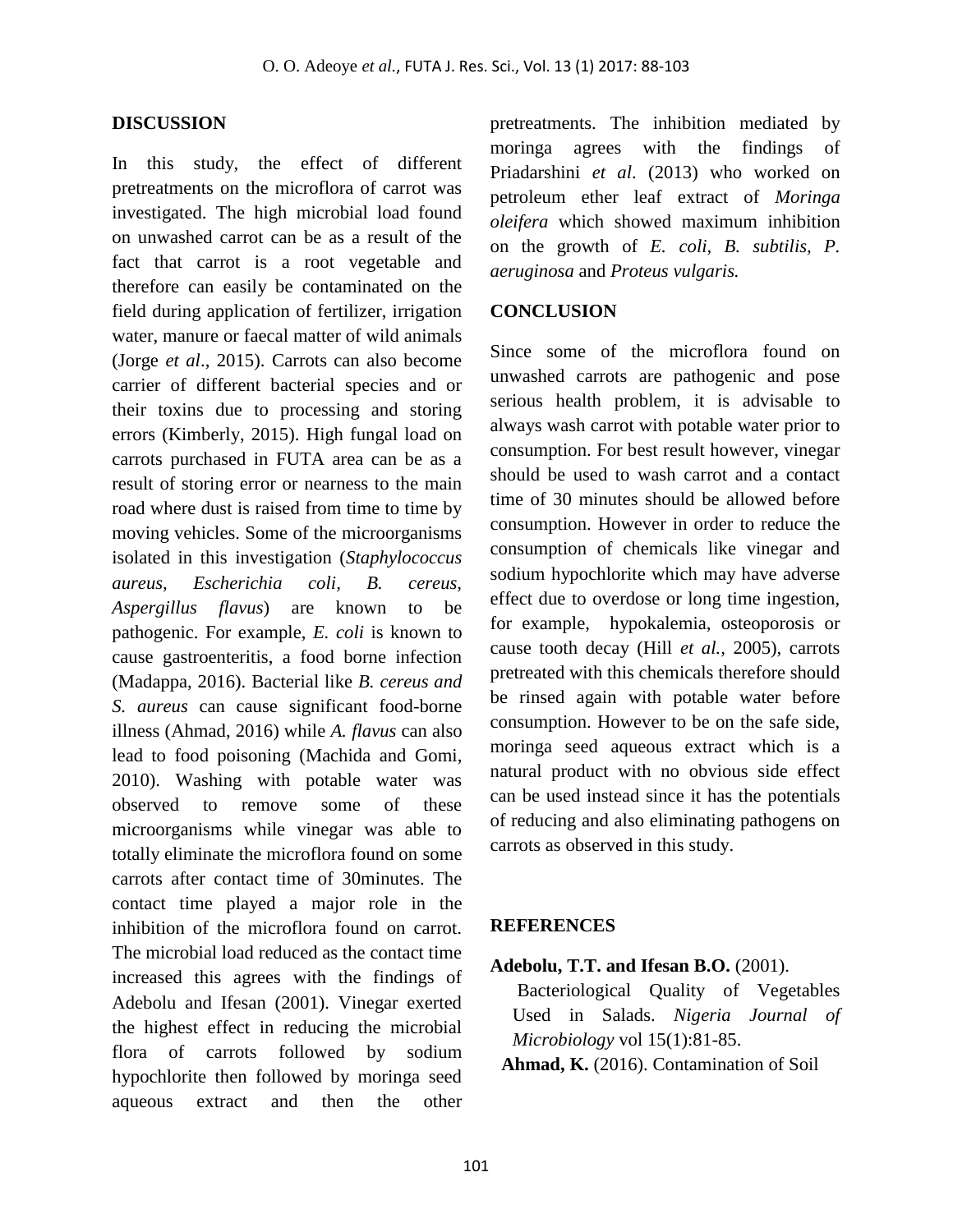and Carrots Irrigated with Different Sources of Water in Punjab, Pakistan. *Environmental Earth Science.*75:426

- **Beth, D.** (2005). Moringa Water Treatment. An ECHO Technical note. Diet and Nutritional Medicine. Random House Digital. P.97. ISBN 978-1-60774-507-5.
- **Davies, M.** (2006). How Preservation Techniques Affect Food. Institute For Optimum Nutrition Reg no 2724405.
- **Greger, M.D.** (2015). How To Make Your Own Fruit and Vegetable Wash, vol. 24. P 2.
- **Hill, L., Woolruff, L., Foote, J., Barreto – Alcoba, M**. (2005). Esophageal Injury by Apple Cider Vinegar Tablets and Subsequent Evaluation of Products. *Journal of the American Dietetic Association* 105(7): II41-4. doi: 10.1016/j.jada.2005.04.003 PMID 15983536
- **Holt, J.G., Krieg, N.R., Sneath, P.H. Stanley, J.J. and Williams S.T.** (1994). Bergey Manual of Determinative Bacteriology,  $9<sup>th</sup>$  edition, Williams and Wilkins publishers, Baltimere. Pp 45-786.
- **Jorge, F.C., Dame L. M., Sandara, R., Jorge, A.** (2015). Microbiological Quality of Ready - To - Eat vegetables Collected in Mexico City: Occurrence of Aerobic – Mesophillic Bacteria. Fecal Coliforms and Pothentially Pathogenic Non-Tuberculous mycobacteria. Biomed Research International. Volume 2015, Article ID 789508, 9 pages.
- **Kimberly, S.** (2015). Carrots and Food poisoning. Livestrong.com. P.2
- **Kjellenberg, L., Johansson, E., Gustavsson, K.E.** (2010). Effects of Harvesting Date and Storage on the Amounts of

Polyacetylenes in Carrots, Daucus carota. *Journal of Agric food chem…* 58(22): 11703-8. Epub 2010 Oct 21, 2010.

- **Madappa, T.** (2016). Escherichia coli Infections. Medscape (Drugs and Diseases) Medscape. com/article/2174.
- **Machida, M., and Gomi, K.** (2010). Aspergillus: Molecular Biology and Genomics. Horizon Scientific Press. P 157. ISBN 978-1-904455-53-0.
- **Maysa, A. E., Samia, M. R., Mona, E. N., Azza, M. S. and Amera, S. E.** (2014). Parasitic Contamination of Commonly Consumed Freshly Vegetables in Benha, Egypt. *Journal of parasitology Research*, Vol. 2014. Article ID 613960. pp 1-7.
- **Medina, F., Romero, C., Brenes, M. and** Decastro, A. (2007). Antimicrobial Activity of Olive oil, Vinegar and Various Beverages Against Food Borne Pathogens. *Journal of food protection* 70(5):119-9.
- **Priajarshimi, A., Pranay, P.P., Varma, M.C., and Kumari, K.** (2013). Evaluation of the Antibacterial Potential *Moringa Oleifera* and *Azadiraclita Indica* against Some Pathogenic Microbes. A Comparative Study. *International Journal of Drug Development and research* 5(1):214-218.
- **Rutola, W.** (1996). Use of disinfectants. *American Journal of Infection Control* 24(4): 313-342
- **Samson, R.A., Houboaken, J., Thrane, U., Frisrad, J.C. and Andersen, B.** (2010). Food and Indoor Fungi. Laboratory Manual Series. CBS. KNAW. Fungal Biodiversity centre Utrecht. The Nertherlands and center for Microbial Biotechnology. DTU system Biology. Pp 106-352.

**Strobe, M. and Lars, O.D.** (1999). Naturally